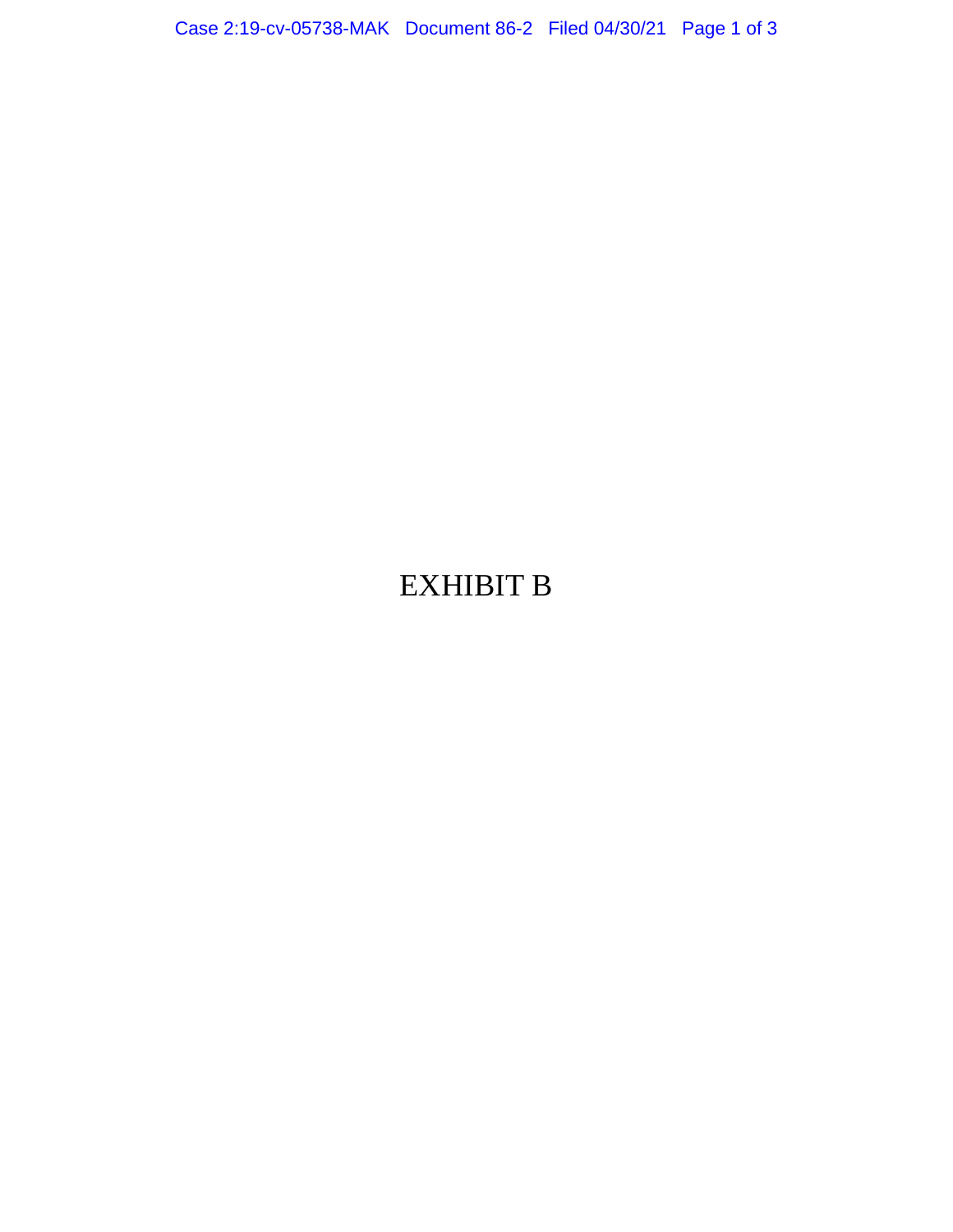Louis J. Capozzi, Jr., Esquire\* Daniel K. Natirboff, Esquire Donald R. Reavey, Esquire Craig I. Adler, Esquire\*\* Andrew R. Eisemann, Esquire\*\*\* Glenn A. Parno, Esquire\*\* Bruce G. Baron, Esquire Brandon S. Williams, Esquire Nicholas J. Luciano, Esquire Joseph J. Gentile, Esquire\*\*\*\* Garrett H. Rothman, Esquire, of Counsel Donna M. Desfor, Esquire, of Counsel Timothy T. Ziegler, Sr. Reimb. Analyst Karen L. Fisher, Paralegal Linda Gussler, Paralegal Kelly A. Galski, Paralegal \*(Licensed in PA, NJ and MD) \*\*(Licensed in PA and NJ) \*\*\*(Licensed in PA and NY) \*\*\*\*(Licensed in PA, NJ and CA) DocuSign Envelope ID: 00225818-F2-F19666-B7B7-5813201AR1CA Occument 86-2 Filed 04/30/21 Page 2 of 3



**Primary Office:**

2933 North Front Street Harrisburg, PA 17110 Telephone: (717) 233-4101 Facsimile: (717) 233-4103 www.capozziadler.com

**Mid-Penn Abstract Company** 355 N. 21st Street, Suite 205 Camp Hill, PA 17011 Telephone: (717) 234-3289 Facsimile: (717) 234-1670

September 16, 2019

## **VIA EMAIL**

Jerry Pinnell jpinnell@ix.netcom.com

## *Re: Retention Agreement*

## Dear Raymond:

I am writing to set out the terms of the retainer agreement through which we will investigate and potentially prosecute the matter involving your rights under the Employee Retirement Income Security Act as it applies to the management of your 401k retirement savings plan operated by Teva Pharmaceuticals. By signing this letter-agreement, you will have retained the law firm of Capozzi Adler, P.C. as well as such attorneys as may work with us to represent you in the aforementioned matter, including but not limited to S&G, Esq. Legal Marketing, LLC (doing business as "The Law Firm of S&G"). Should we ultimately decide to file suit, our plan is to pursue it on behalf of you and all others similarly situated.

If we do file suit on behalf of you and a class of consumers, we will represent you on a contingent basis. Should we achieve a recovery, settlement, and/or judgment on behalf, or for the benefit, of the class, we will petition the court for an award of attorneys' fees and expenses. Although the court will determine what to award, you agree that a fair award of attorneys' fees from a fund recovered for the class would be forty percent of the total recovery plus reimbursement of all costs and expenses.

Alternatively, if we achieve a recovery, settlement, and/or judgment on behalf of the class, but the court uses the lodestar method of awarding fees (number of hours worked times a multiplier), you agree that a fair award of fees would be a lodestar based on our then-current hourly rates with a multiplier of at least three, plus the reimbursement of all our costs and expenses (the "Enhanced Lodestar").

You understand and agree that we may associate with other attorneys to represent you in this matter and that we may share a percentage of any attorneys' fees awarded and/or costs and expenses reimbursed with such attorneys. Specifically, any attorneys' fees awarded in this this matter will be shared with S&G, Esq. Legal Marketing, LLC.